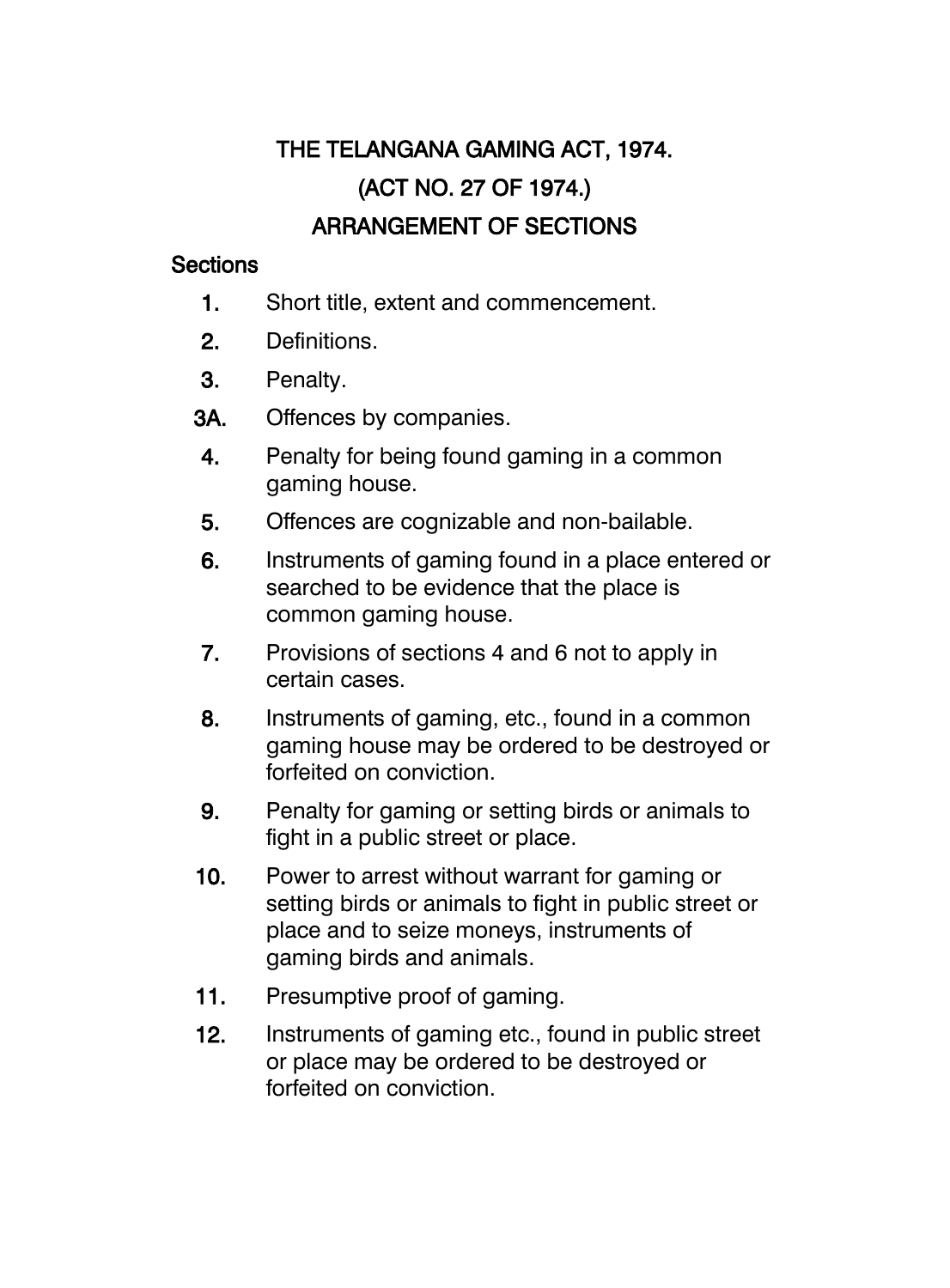- 13. Indemnification of persons concerned who are examined as witnesses.
- 14. Payments of portion of fine to informants.
- 15. Power to remove difficulties.
- 15A. Over riding effect.
- 16. Power to make rules.
- 17. Repeals and Savings.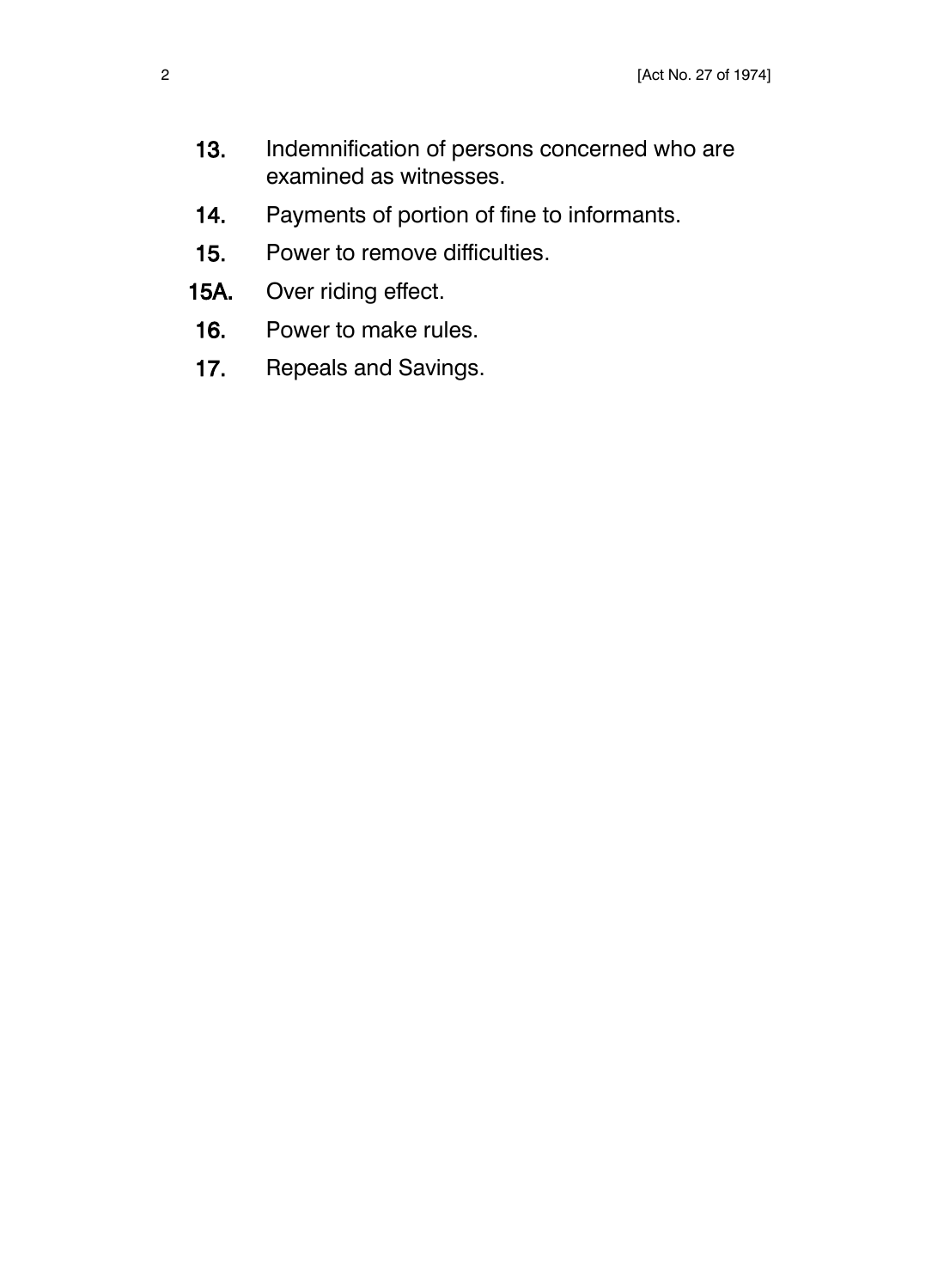## THE TELANGANA GAMING ACT, 1974. 1

## ACT No.27 OF 1974.

1. (1) This Act may be called the <sup>2</sup>Telangana Gaming Short title, extent Act, 1974. and commencement.

(2) It extends to the whole of the  ${}^{2}$ State of Telangana.

(3) It shall come into force on such date as the Government may, by notification in the <sup>2</sup>Telangana Gazette, appoint.

2. In this Act, unless the context otherwise requires,- Definitions.

(1) "common gaming house", means-

(i) in the case of gaming-

 $\overline{\phantom{a}}$ 

(a) on a horse-race except in the manner provided in clause (2); or

(b) on the market price of cotton, bullion or other commodity or on the digits of the number used for stating such price; or

(c) on the ground of variation in the market price of any commodity specified in item (b) or on the digits of the number used for stating the amount of such variation; or

<sup>1.</sup> The Andhra Pradesh Gaming Act, 1974 received the assent of the Governor on the 22<sup>nd</sup> August, 1974. The said Act in force in the combined State, as on 02.06.2014, has been adapted to the State of Telangana, under section 101 of the Andhra Pradesh Reorganisation Act, 2014 (Central Act 6 of 2014) vide. the Telangana Adaptation of Laws Order, 2016, issued in G.O.Ms.No.45, Law (F) Department, dated 01.06.2016.

<sup>2.</sup> Substituted by G.O.Ms.No.45, Law (F) Department, dated 01.06.2016.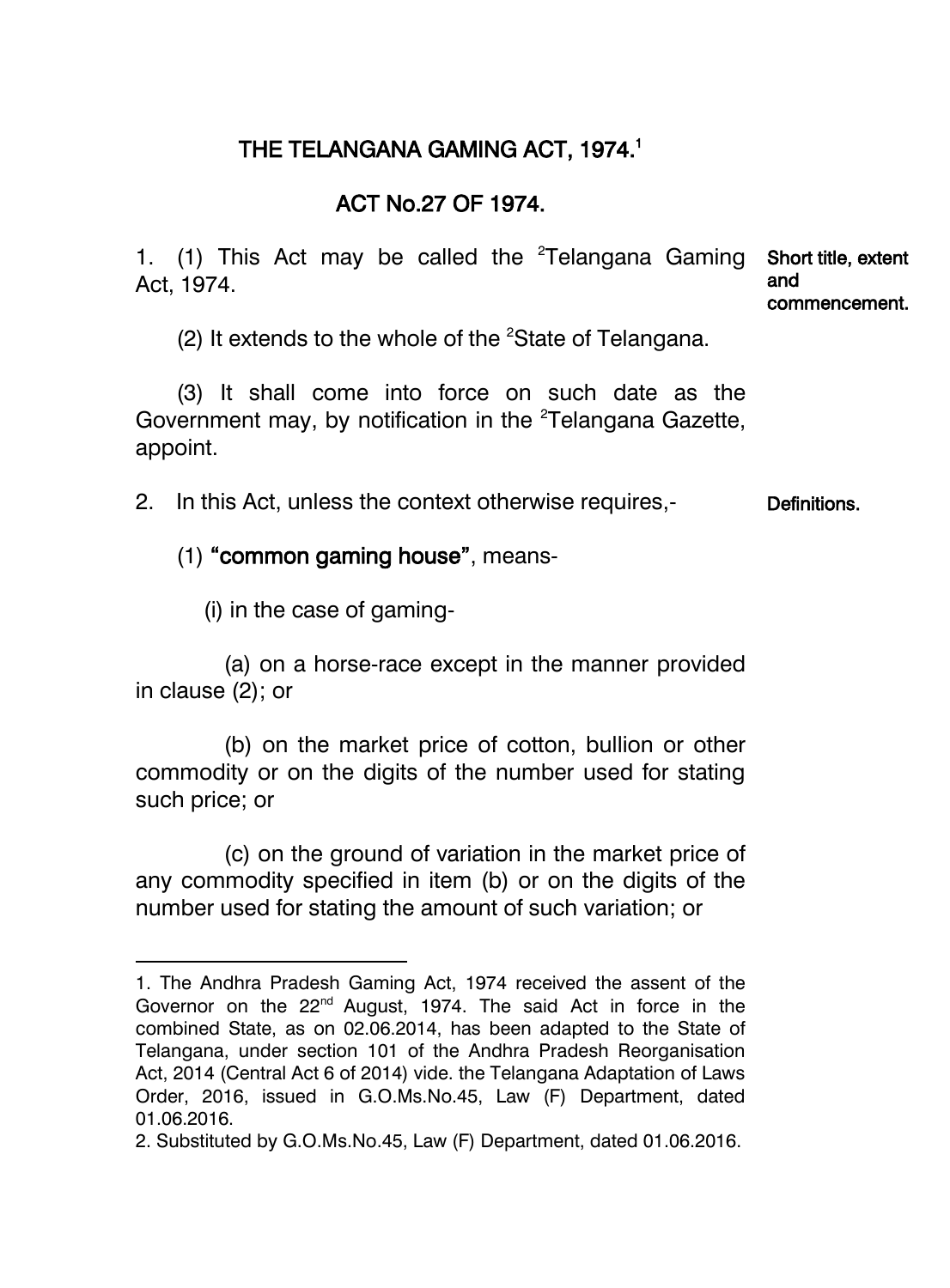(d) on the market price of stock or share or on the digits of the number used for stating such price ; or

(e) on the number of registration or on the digits of the number of registration of any motor vehicle using a public place; or

(f) on any transaction or scheme of wagering or betting in which the receipt or distribution of winnings or prizes, in money or otherwise, is made to depend on chance, any house, room, tent, enclosure, vehicle, vessel  $3$ [cyber space] or any place whatsoever in which the gaming takes place or in which the horses or other instruments of gaming, are kept or used for such gaming;

<sup>4</sup>[(ii) in the case of any other form of gaming, any house, room, tent, enclosure, vehicle, vessel, cyber space or any place whatsoever in which any instruments of gaming are kept or used for the profit or gain of the person owning, occupying, using or keeping such house, room, tent,enclosure, vehicle, vessel, cyber space or any place, whether by way of charge for the use of such house, room, tent, enclosure, vehicle, vessel, cyber space or any place or instruments of gaming or otherwise howsoever;

Explanation:- For the purpose of sub-clause (ii), any premises or place or cyber space belonging to or occupied by a club, society, company or other association of persons, whether incorporated or not, which is used or kept for purposes of gaming shall be deemed to be a common gaming house notwithstanding that there is no profit or gain for the club, society, company or other association of persons on account thereof;]

<sup>3.</sup> Inserted by Act No.29 of 2017.

<sup>4.</sup> Substituted by Act No.29 of 2017.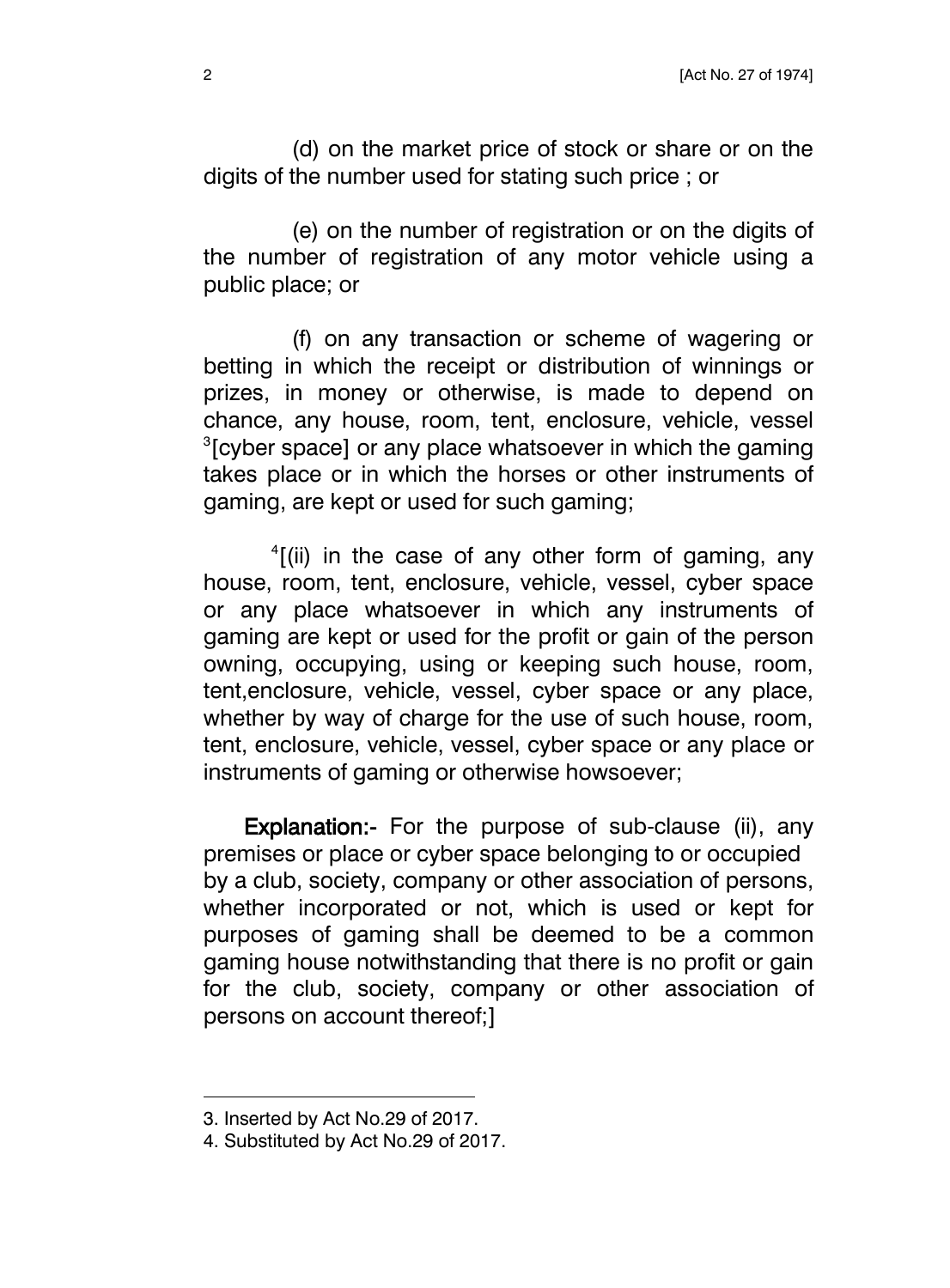(2) "gaming" means playing a game for winnings or prizes in money or otherwise and includes playing a game of mutka or satta <sup>5</sup>[or online gaming for money or any other stakes] and lucky board and wagering or betting, except where such wagering or betting takes place upon a horserace-

(i) on the day on which the horse-race is to be run ;

(ii) in an enclosure which the stewards controlling the horse-race <sup>6</sup>[or race meeting] have, with the sanction of the Government set apart for the purpose ; and

(iii) (a) with a licensed book maker ; or

(b) by means of a totalisator ;

but does not include a lottery ;

Explanation.—For the purpose of this clause-

 $7$ [(i) Wagering or betting shall include,-

(a) collection or soliciting of bets;

(b) the receipt or distribution of winnings or prizes in money or otherwise in respect of any wager or bet;

(c) any act which is intended to aid, induce, solicit or facilitate wagering or betting or such collection, soliciting, receipt or distribution;

(d) any act of risking money, or otherwise on the unknown result of an event including on a game of skill;

<sup>5.</sup> Inserted by Act No.29 of 2017.

<sup>6.</sup> Inserted by Act No.6 of 1975.

<sup>7.</sup> Substituted by Act No.29 of 2017.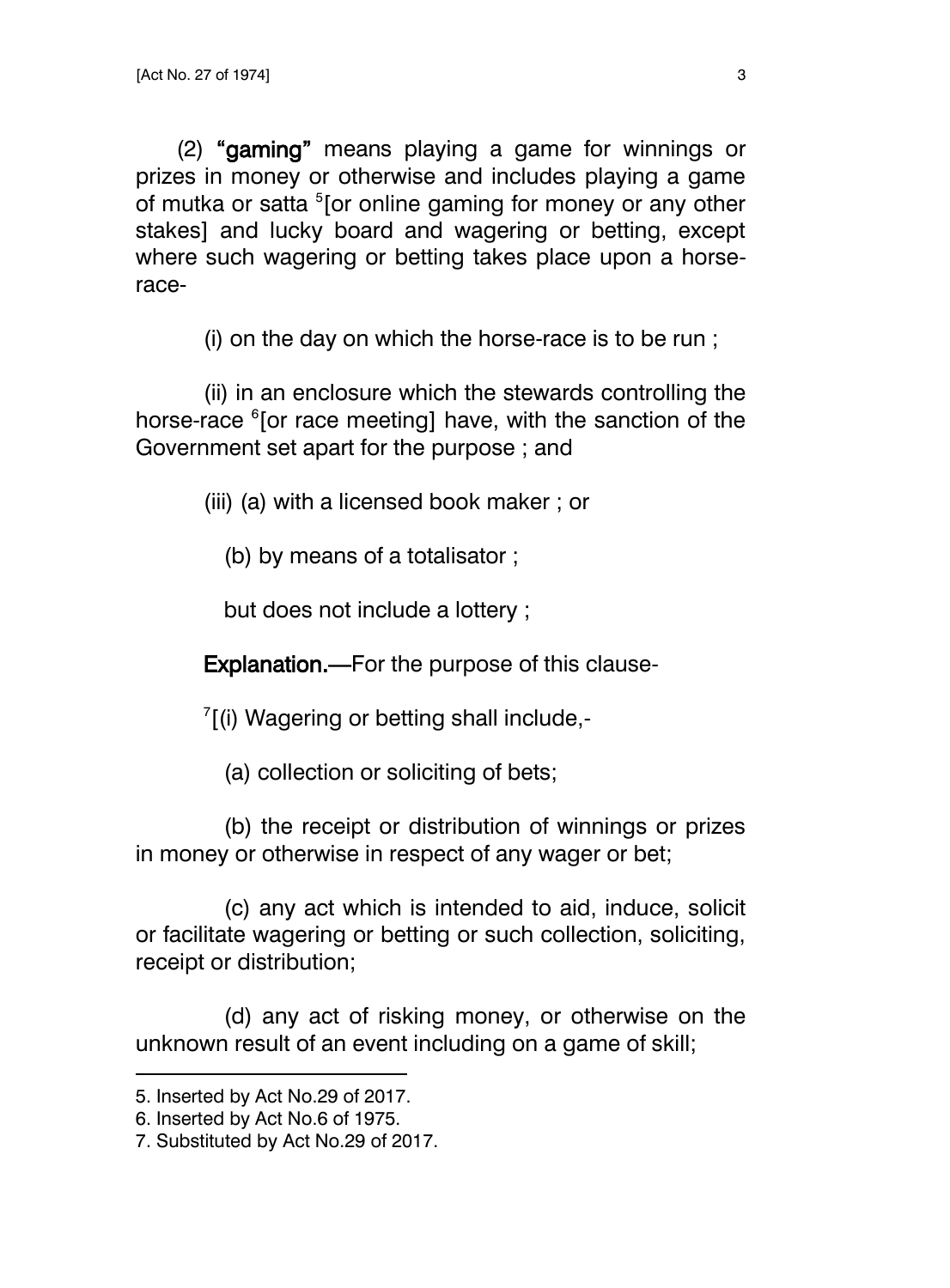(e) any action specified in sub-clause (a) to (d) carried out directly or indirectly by the players playing any game or by any third parties;]

(ii) "totalisator" means a totalisator in an enclosure which the stewards controlling a race meeting have set apart in accordance with sub-clause (ii) and includes any instrument, machine or contrivance known as the totalisator or any other instrument, machine or contrivance of a like nature or any scheme for enabling any number of persons to make bets with one another on the like principles;

<sup>8</sup>[(iii) 'race meeting' means a meeting held for the purpose of horse racing at a race course within the State of <sup>9</sup>Telangana and includes a meeting held at such race course for the purpose of betting on any horse race at any other race course outside the State.]

(3) "Government" means the State Government;

 $10$ [(4) Instruments of gaming includes cards, dice, gaming tables, or clothes, boards or any other article used or intended to be used as a subject or means of gaming, any document, electronic form or record, digital form or record used or intended to be used as a register or record or evidence of any gaming, the proceeds of any gaming which includes online electronic transfer of funds or transactions and any winnings or prizes in money or otherwise, distributed or intended to be distributed in respect of any gaming.]

l

9. Substituted by G.O.Ms.No.45, Law (F) Department, dated 01.06.2016.

<sup>8.</sup> Inserted by Act No.6 of 1975.

<sup>10.</sup> Substituted by Act No.29 of 2017.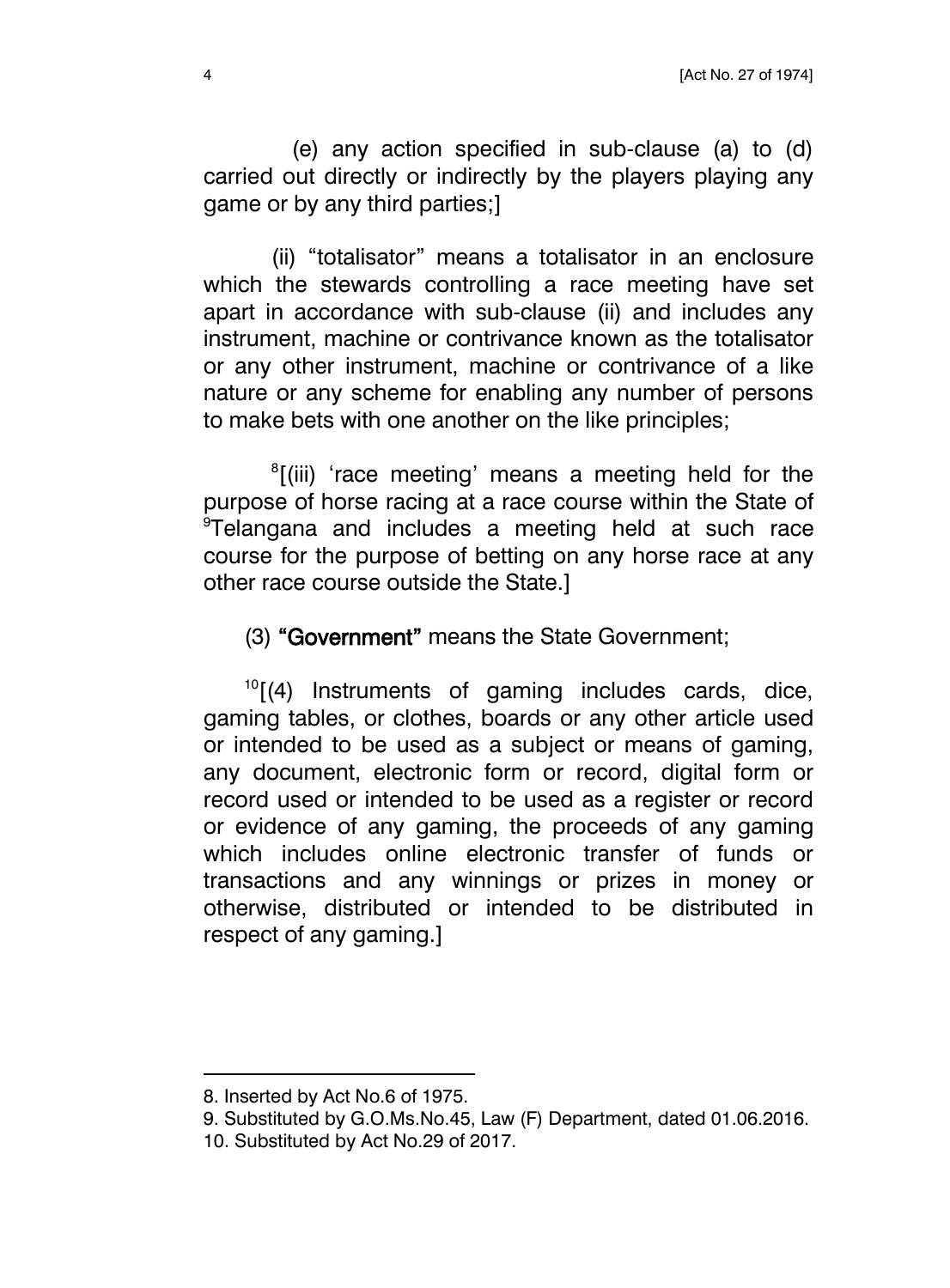3. <sup>11</sup>[(1) Any person who opens, keeps, operates, or uses Penalty. or permits to be used any common gaming house or online gaming or conducts or assists in conducting the business of any common gaming house or advances or furnishes money for gaming therein, shall be punishable-

(i) for the first offence, with imprisonment for a term which may extend to one year and with fine which may extend to five thousand rupees; but in the absence of special reasons to be recorded in writing, the punishment awarded under this clause shall be imprisonment for not less than three months and fine of not less than three thousand rupees;

(ii) for every subsequent offence, with imprisonment for a term which may extend to two years and with fine which may extend to ten thousand rupees; but in the absence of special reasons to be recorded in writing the punishment awarded under this clause shall be-

(a) for a second offence, imprisonment for not less than six months and fine of not less than five thousand rupees;

(b) for a third or subsequent offence, imprisonment for not less than one year and fine of not less than ten thousand rupees.]

Explanation.—For the purpose of this section, the expression "person" includes the owner, or as the case may be, the occupier of the place used as a common gaming house and where such place belongs to or is occupied by a club, society or other association of persons, the person having the care or management of such place.

<sup>11.</sup> Substituted by Act No.29 of 2017.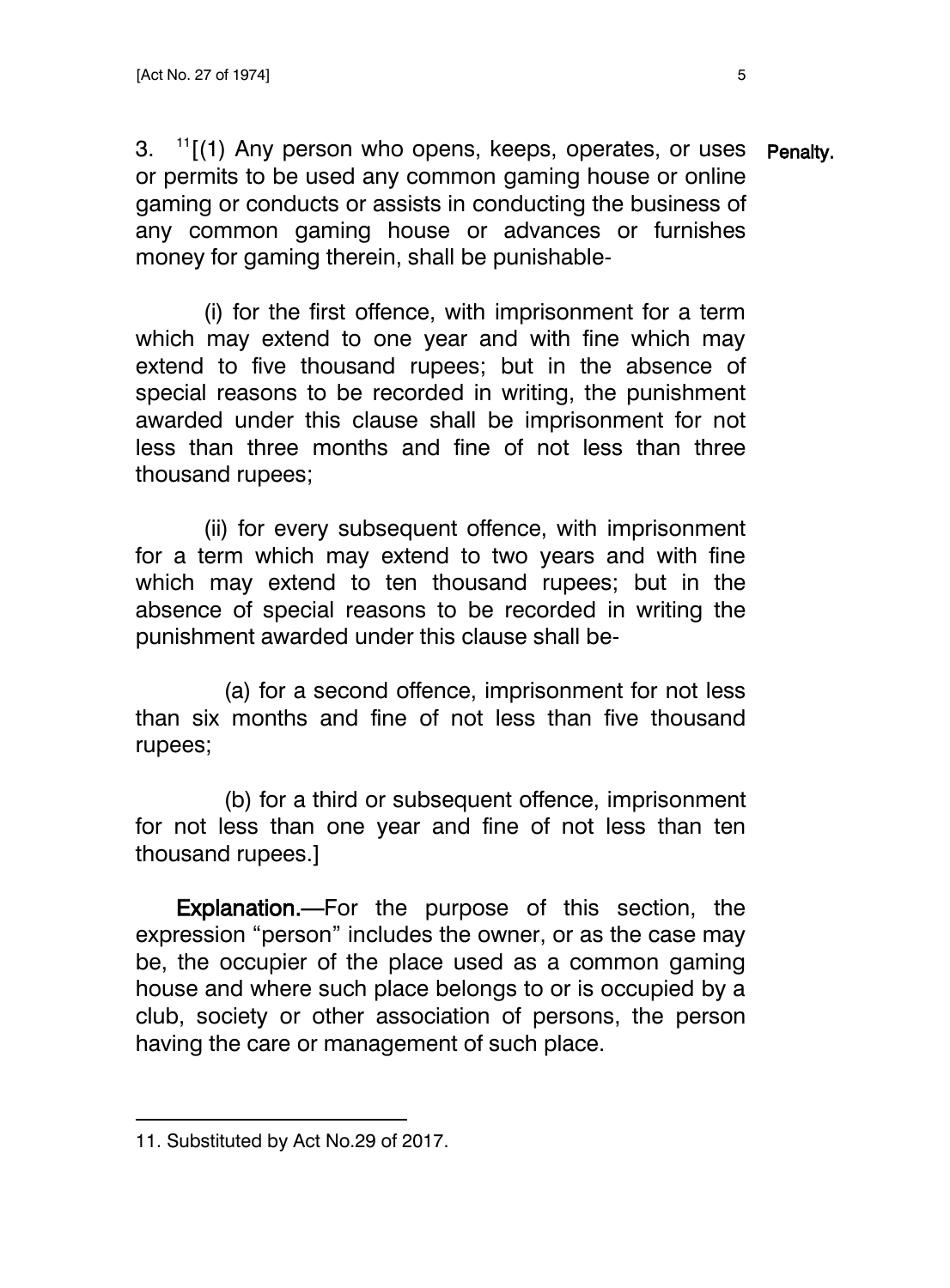(2) It shall not be necessary, in order to convict any person for opening, keeping or using or permitting the use of common gaming house or of being concerned with the care or management of a common gaming house, to prove that any person found therein was gaming for money, wager, bet or stake.

 $12$ [3A. Where a person committing a contravention of this section or any other provisions of this Act is a company, every person who, at the time of the contravention was committed, was incharge of, and was responsible to the company, for the conduct of the business of the company as well as the company, its managing directors and other directors, shall be deemed to be guilty of the contravention and shall be liable to be proceeded against and punished accordingly: Offences by companies.

> Provided that nothing contained in this sub-section shall render any such person liable to punishment if he proves that the contravention took place without his knowledge of that he exercised all due diligence to prevent such contravention.]

 $13$ [4. Whoever is found gaming, or present for the purpose of gaming in a common gaming house shall, on conviction, be punishable with imprisonment for a term which may extend to six months or with fine which may extend to three thousand rupees, or with both.] Penalty for being found gaming in a common gaming house.

> Explanation.—For the purpose of this section, any person found in any common gaming house during gaming therein shall be presumed to have been present there for the purpose of gaming.

<sup>12.</sup> Inserted by Act No.29 of 2017.

<sup>13.</sup> Substituted by Act No.29 of 2017.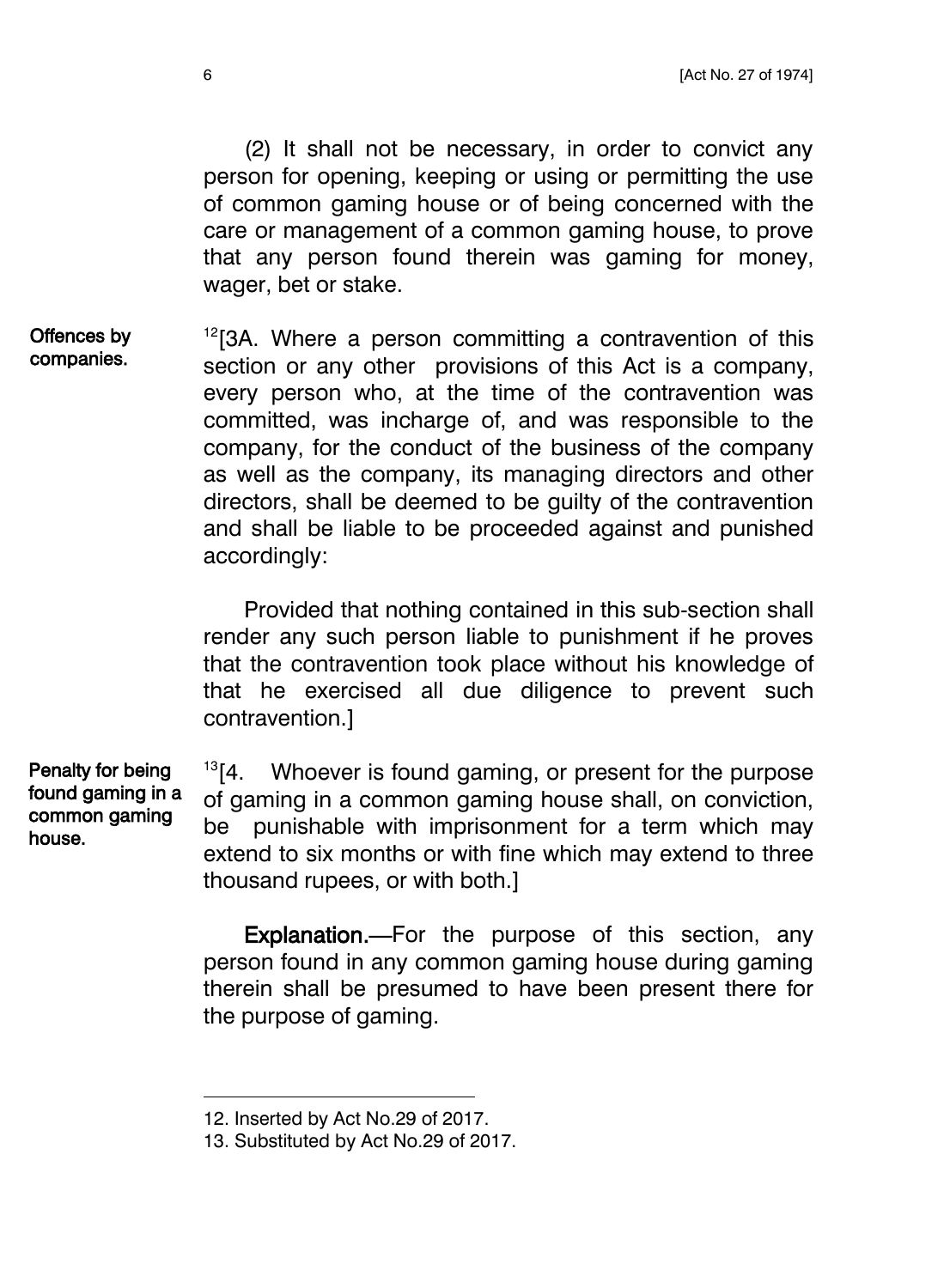$14$ [5. (1) Every offence under this Act are cognizable and Offences are non-bailable.

cognizable and non-bailable.

(2) Any Police Officer not below the rank of Sub-Inspector of Police has got authority-

i) to enter any place and at any time with such force and with such assistance as may be found necessary;

ii) to arrest all persons found therein;

iii) to search all such persons and all parts of such place; and

iv) to seize-

- (a) all moneys found with such persons;
- (b) all investments of gaming; and

(c) all moneys, all securities for money and articles of value reasonably suspected to have been used or intended to be used for the purpose of gaming which are found in such place;

v) to freeze bank accounts which are used for the purpose of gaming.]

 $14$ [6. Where any instruments of gaming are found in any place entered or searched, on or about the person found therein, it shall be presumed that such place is used as a common gaming house and that the persons found therein were present there for the purpose of gaming although no

Instruments of gaming found in a place entered or searched to be evidence that the place is common gaming house.

<sup>14.</sup> Substituted by Act No.29 of 2017.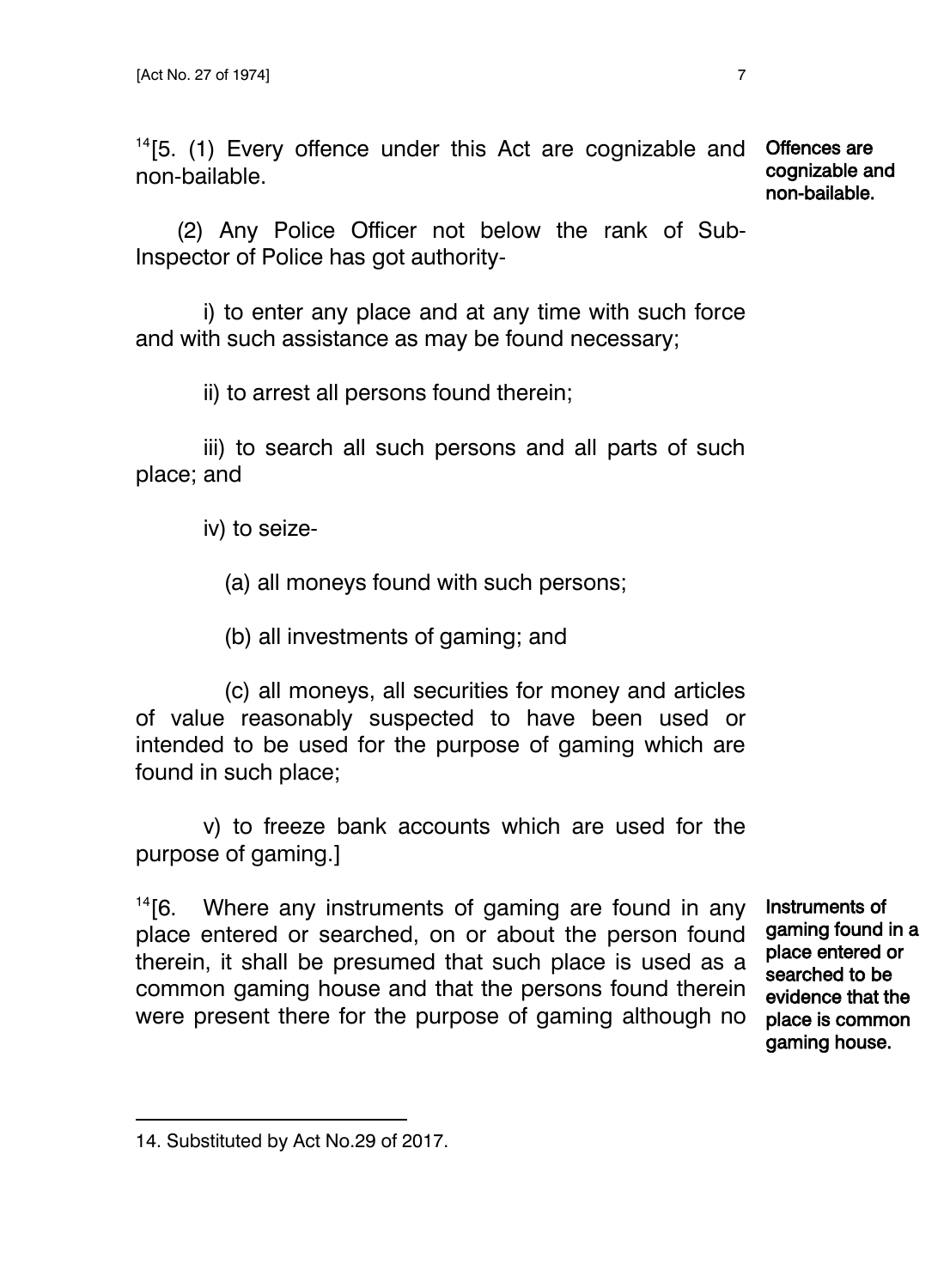gaming was actually seen by the police officer or any of his assistants.]

Provisions of sections 4 and 6 not to apply in certain cases.

 $15$ [7. Nothing in the Explanation to section 4, or in section 6 shall apply to persons found in a premises or place belonging to or occupied by a club, society, company or other association of persons, whether incorporated or not, unless such persons are actually found gaming or facilitating such gaming in any manner in such premises or place.]

Instruments of gaming, etc., found in a common gaming house may be ordered to be destroyed or forfeited on conviction.

8. On conviction of any person for opening, keeping or using or permitting the use of a common gaming house, or gaming therein or being present for the purpose of gaming, the convicting magistrate,-

(i) may order all the instruments of gaming found therein or on or about the person found therein, to be forthwith destroyed or forfeited; and

(ii) may order-

(a) all or any of the securities for money and other articles seized, not being instruments of gaming, to be sold and the proceeds thereof with all moneys seized to be forfeited ; or

(b) any part of such proceeds, and other moneys to be paid to any person appearing to be entitled thereto.

Penalty for gaming or setting birds or animals to fight in a public street or place.

l

 $15$ [9. (1) Whoever is found gaming or reasonably suspected to be gaming in any public street or thoroughfare or in any place to which the public have, or are permitted to have access, shall be punishable with imprisonment for a

<sup>15.</sup> Substituted by Act No.29 of 2017.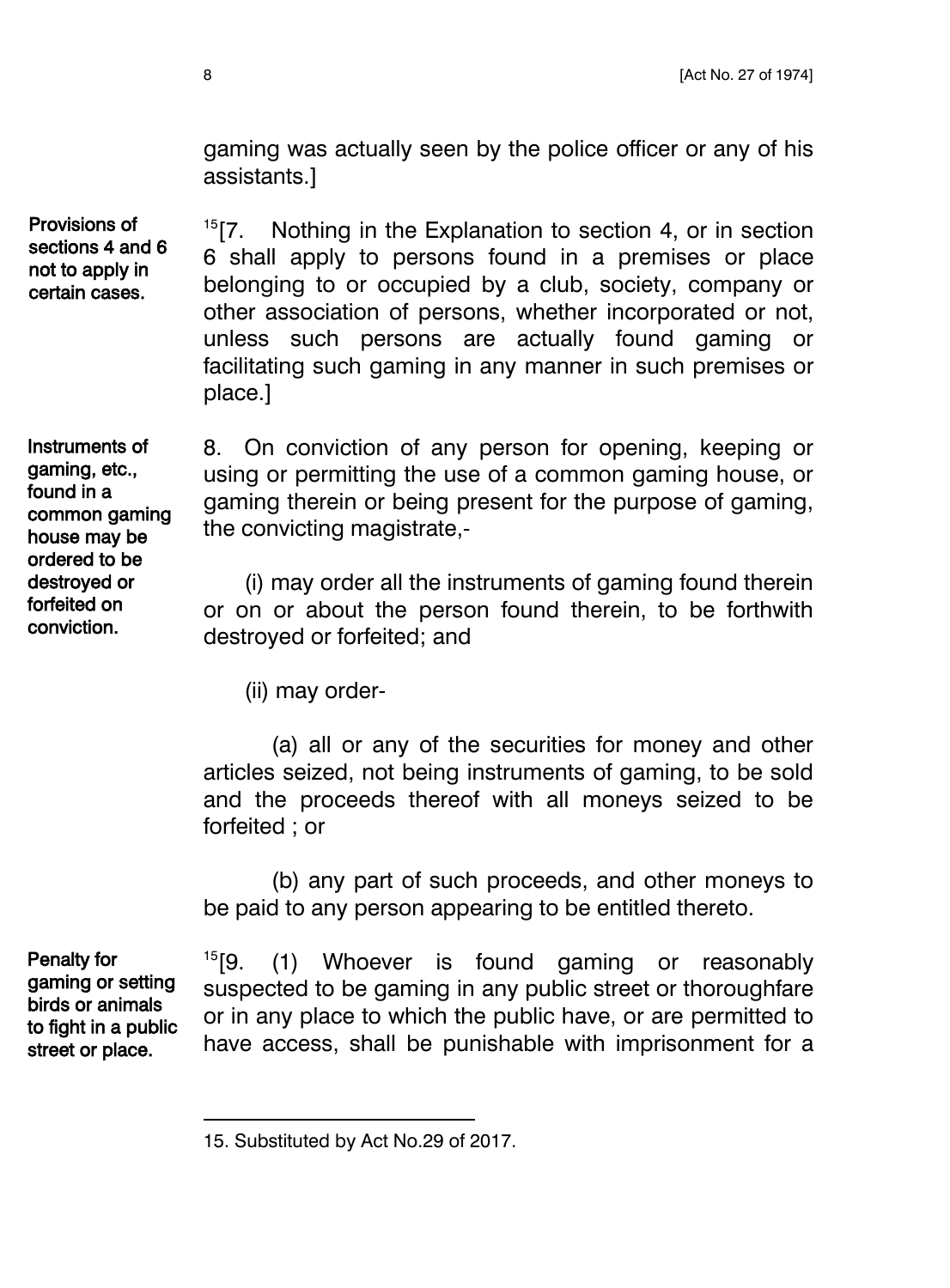term which may extend to six months or with fine which may extend to five thousand rupees or with both.

(2) Whoever is found setting any birds or animals to fight or is reasonably suspected to be aiding or abetting such fighting of birds or animals in any public street or thoroughfare or in any place to which the public have, or are permitted to have access, shall be punishable with imprisonment for a term which may extend to six months or with fine which may extend to five thousand rupees or with both.]

10. (1) Any police officer may arrest and search without warrant any person referred to in section 9.

(2) Any such police officer may seize all moneys, all instruments of gaming and all things reasonably suspected to be instruments of gaming found in the public street, thoroughfare or place or found with the persons arrested by him and all birds or animals found with the persons arrested by him or are reasonably suspected to have been kept for being set to fight in the public street, thoroughfare or place.

11. When any thing is seized under sub-section (2) of section 10, and if the magistrate is satisfied that the police officer who seized it has reasonable grounds for suspecting that the thing so seized was an instrument of gaming, it shall be presumed that such thing was an instrument of gaming and that the person on or about whom the thing was found was present in the public street, thoroughfare or place for the purpose of gaming.

12. On conviction of any person under section 9, the convicting magistrate may order that-

(i) all the instruments of gaming seized, shall forthwith be destroyed or forfeited;

Power to arrest without warrant for gaming or setting birds or animals to fight in public street or place and to seize moneys, instruments of gaming birds and animals.

Presumptive proof of gaming.

Instruments of gaming etc., found in public street or place may be ordered to be destroyed or forfeited on conviction.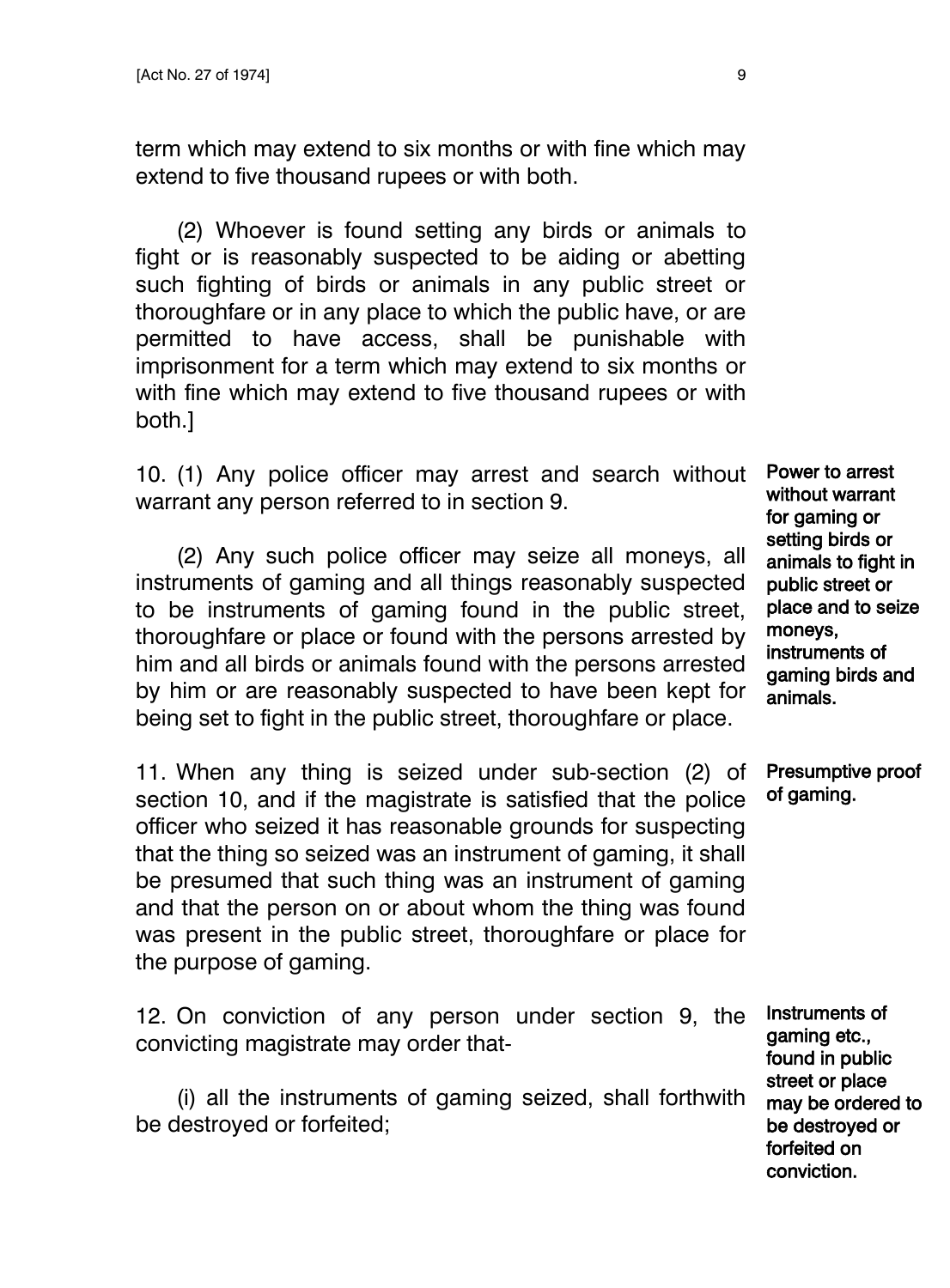(ii) all birds or animals seized, shall be sold and the proceeds thereof with all the moneys seized shall be forfeited.

13. Any person who is concerned in gaming contrary to the provisions of this Act, and who is examined as a witness before a magistrate on the trial of any person for a breach of any of the provisions of this Act and who upon such examination, makes true and faithful discovery to the best of his knowledge of all things as to which he is so examined, shall thereupon receive from the said magistrate a certificate in writing to that effect and shall be freed from any prosecution under this Act for any thing previously done in respect of that particular gaming. Indemnification of persons concerned who are examined as witnesses.

14. (1) The convicting magistrate may direct any portion, not exceeding one half, of any fine which is imposed under section 3, section 4 or section 9 and of the moneys or the proceeds of articles seized and ordered to be forfeited under section 8 or section 12 to be paid to such informants as may have assisted in the detection of the offenders. Payments of portion of fine to informants.

> (2) A direction under sub-section (1) may also be made by any court of appeal, reference or revision.

> (3) Where a direction is made under sub-section (1) or sub-section (2) the magistrate or court concerned shall send the amount to be paid under sub-section (1) or sub-section (2), as the case may be in the area within the jurisdiciion of the Commissioner of Police, Hyderabad to the said Commissioner and elsewhere to the Superintendent of Police, who shall distribute it among such of the informants aforesaid as may be chosen by him in such proportion as he thinks fit.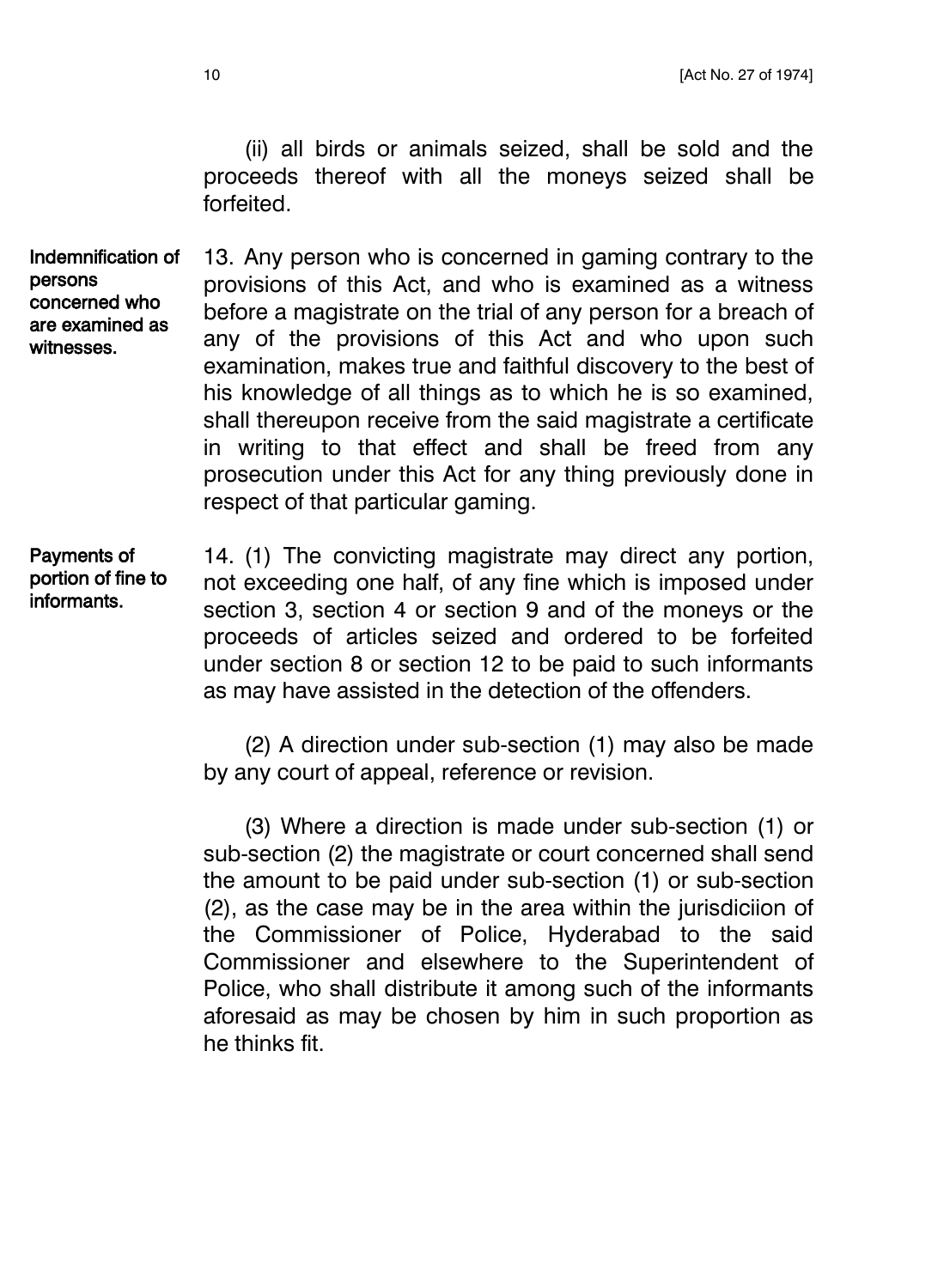(4) The amount to be paid as aforesaid shall not be sent to the Commissioner of Police or the Superintendent of Police until the expiration of three months from the date of the direction under sub-section (1) or if an appeal, reference or revision is made within the period, until the same is disposed of.

 $16$ [15. (1) If any difficulty arises in giving effect to the provisions of this Act, the Government may, by order in the Telangana Gazette, make such provisions not inconsistent with the provisions of this Act as may appear to it to be necessary or expedient for removing such difficulty:

Power to remove difficulties.

Provided that no order shall be made under this section after the expiry of two years from the date of commencement of the Telangana Gaming (Amendment) Act, 2017.

(2) Every order made under this section shall be laid, as soon as may be after it is made, before each House of the State Legislature.]

 $17$ [15-A. The provisions of this Act shall have effect notwithstanding anything inconsistent therewith contained in any other law for the time being in force.] Over riding effect.

16. (1) The Government may, by notification in the <sup>18</sup>Telangana Gazette make rules for carrying out all or any of the purposes of this Act. Power to make rules.

(2) Every rule made under this section shall immediately after it is made, be laid before each House of the State Legislature if it is in session immediately following for a total

 $\overline{\phantom{a}}$ 

<sup>16.</sup> Substituted by Act No.29 of 2017.

<sup>17.</sup> Inserted by Act No.29 of 2017.

<sup>18.</sup> Substituted by G.O.Ms.No.45, Law (F) Department, dated 01.06.2016.